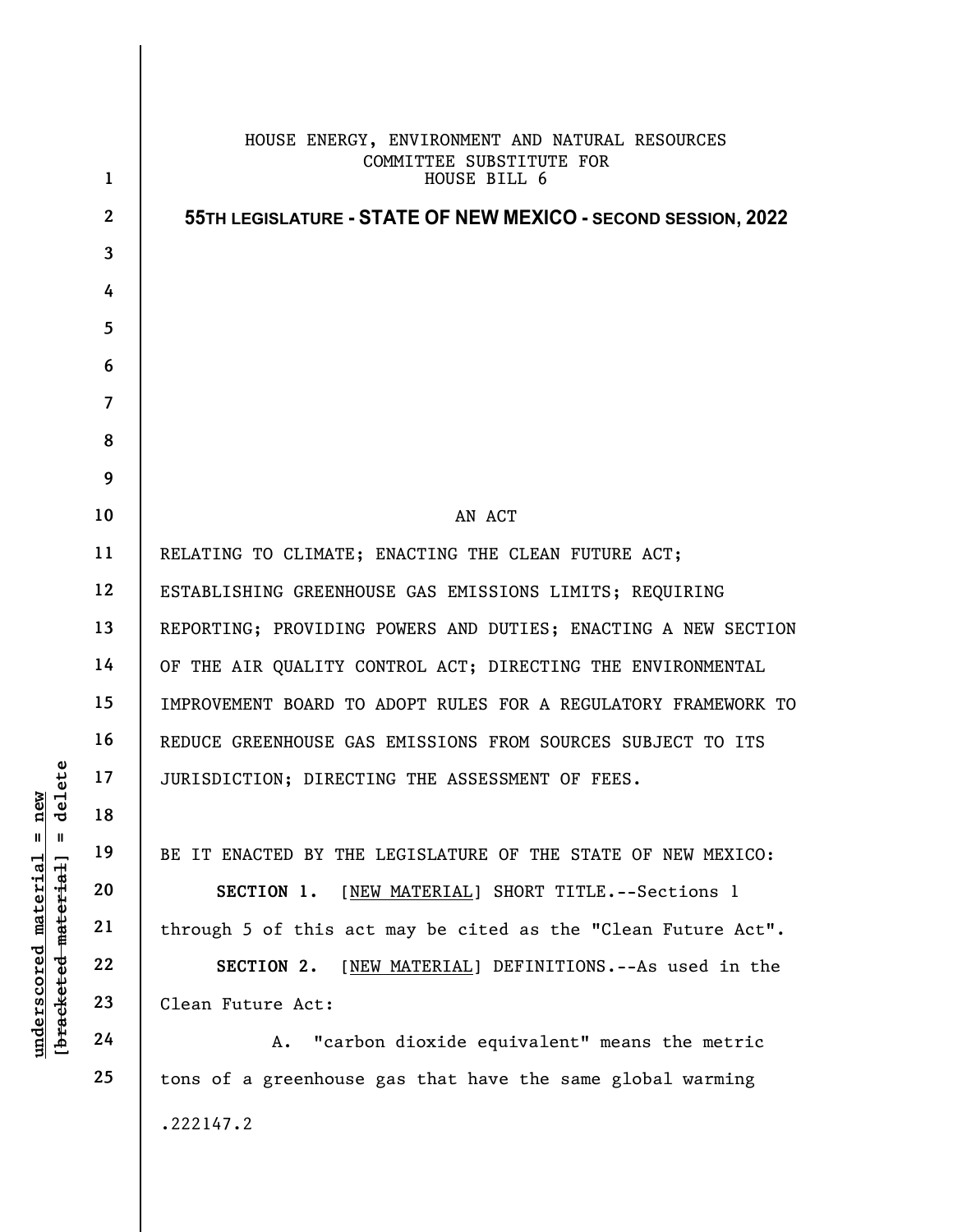6

10

11

12

13

14

15

16

17

18

19

20

21

22

23

24

25

1 2 3 potential based on their relative radiative forcing effect over a specified period of time as one metric ton of carbon dioxide in the atmosphere;

4 5 B. "direct emissions" means greenhouse gas emissions from all regulated sectors;

7 8 9 C. "direct emissions reduction" means a quantifiable, permanent and verifiable greenhouse gas reduction, including capture or sequestration by technological or geological means by an entity or facility;

D. "disproportionately impacted communities" means disadvantaged communities or communities or populations of people for which multiple burdens, including environmental and socioeconomic stressors, inequity, poverty, high unemployment, pollution or discrimination, may act to persistently and negatively affect the health, well-being and environment of the communities or populations;

underscored material = new [bracketed material] = delete E. "excess emissions reduction credit" means quantifiable, verifiable and permanent reductions in greenhouse gas emissions, including by direct air capture, carbon sequestration or other technological means, at a source subject to mandatory greenhouse gas reduction requirements in a regulated sector that are in excess of the mandatory requirements;

F. "greenhouse gas" means gaseous compounds that absorb infrared radiation emitted from the earth's surface and .222147.2

 $- 2 -$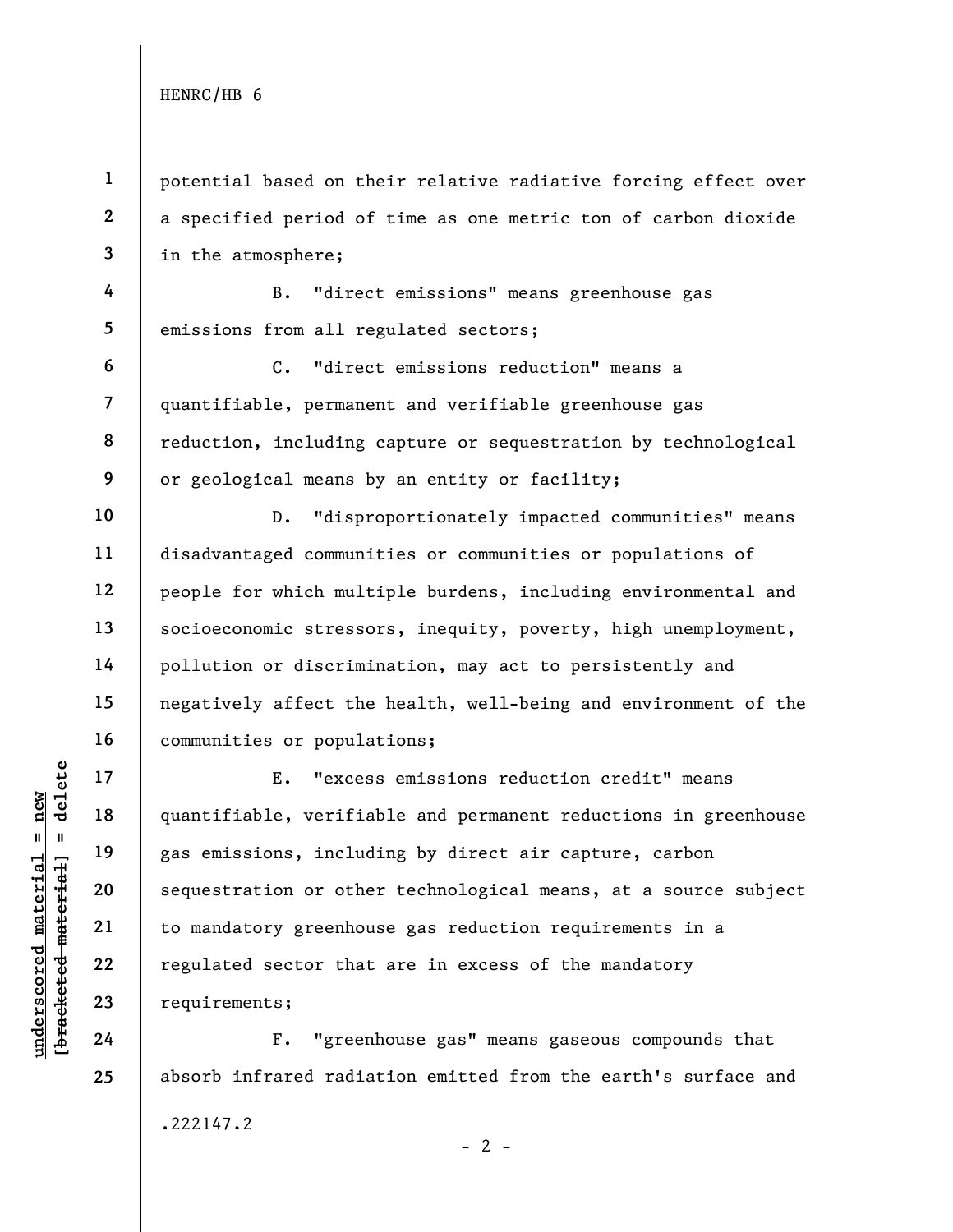2 3 trap heat in the earth's atmosphere, including carbon dioxide, methane, nitrous oxide, hydrofluorocarbons, perfluorocarbons, nitrogen trifluoride and sulfur hexafluoride, but not including water vapor;

7 G. "net-zero emissions" means direct emissions of greenhouse gases that are eliminated, subject to excess emissions reduction credits, or fully offset;

8 9 10 11 12 13 14 15 16 H. "offset" means an additional, quantifiable, permanent, verifiable and enforceable greenhouse gases reduction, removal or sequestration by biological, technological, chemical or geological means, including by direct air capture by technological or biological means, from a source or facility that is not otherwise subject to mandatory greenhouse gas emissions reduction requirements and which reduction, removal or sequestration is measured in terms of metric tons of carbon dioxide equivalent;

underscored material = new [bracketed material] = delete I. "regulated sector" means any sector or source that is regulated and owned or operated, in whole or in part, by any person and includes electricity generation, both imported and produced in-state; heating, transportation and other fuels combusted in New Mexico; buildings, structures and distribution systems; residential, commercial, institutional and industrial waste management; agricultural and silvicultural practices; and extractive, industrial or other manufacturing processes; and

 $-3 -$ 

.222147.2

1

4

5

6

17

18

19

20

21

22

23

24

25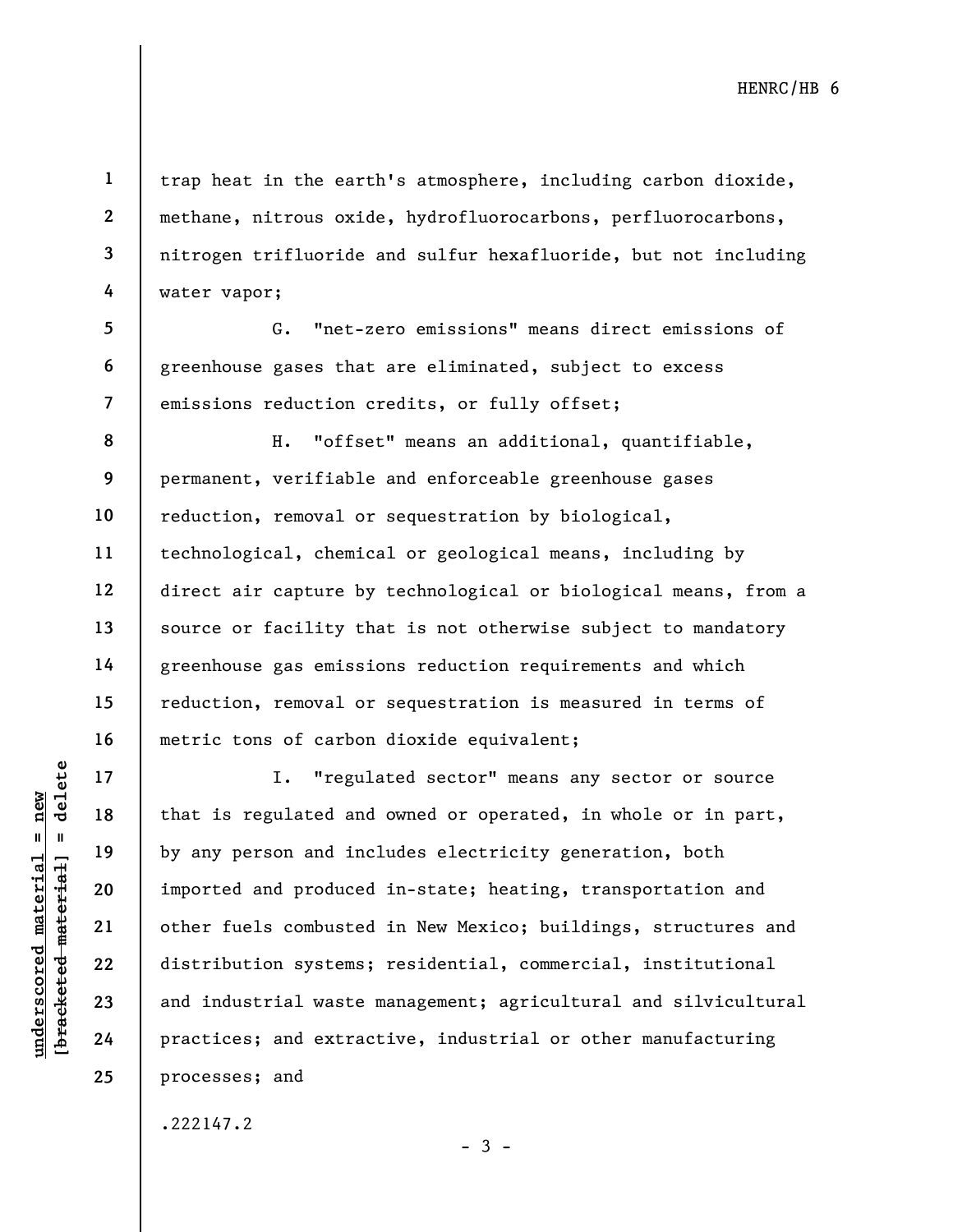underscored material = new [bracketed material] = delete 1 2 3 4 5 6 7 8 9 10 11 12 13 14 15 16 17 18 19 20 21 22 23 24 J. "state entity" means a cabinet department of the executive branch of state government, the regulation and licensing department, the state land office, the public regulation commission, the New Mexico department of agriculture, the board of regents of the university of New Mexico and the board of regents of New Mexico state university. SECTION 3. [NEW MATERIAL] GREENHOUSE GAS EMISSIONS LIMITS--ESTABLISHED.--Emissions of greenhouse gases in New Mexico shall be limited as follows: A. by 2030, statewide direct emissions of greenhouse gases shall be fifty percent less than 2005 levels, which may be met by using direct emissions reductions or excess emissions reduction credits; and B. by 2050, statewide direct emissions of greenhouse gases shall be ninety percent less than 2005 levels, which may be met by using direct emissions reductions or excess emissions reduction credits, and all remaining emissions after reductions shall achieve at least net-zero emissions in 2050 or any subsequent year. SECTION 4. [NEW MATERIAL] REPORTING--DETERMINATION OF 2005 LEVELS.-- A. Annually, by April 15, beginning the year after the enactment of the Clean Future Act, each state entity shall provide to the department of environment and the energy,

minerals and natural resources department information on:

.222147.2

25

- 4 -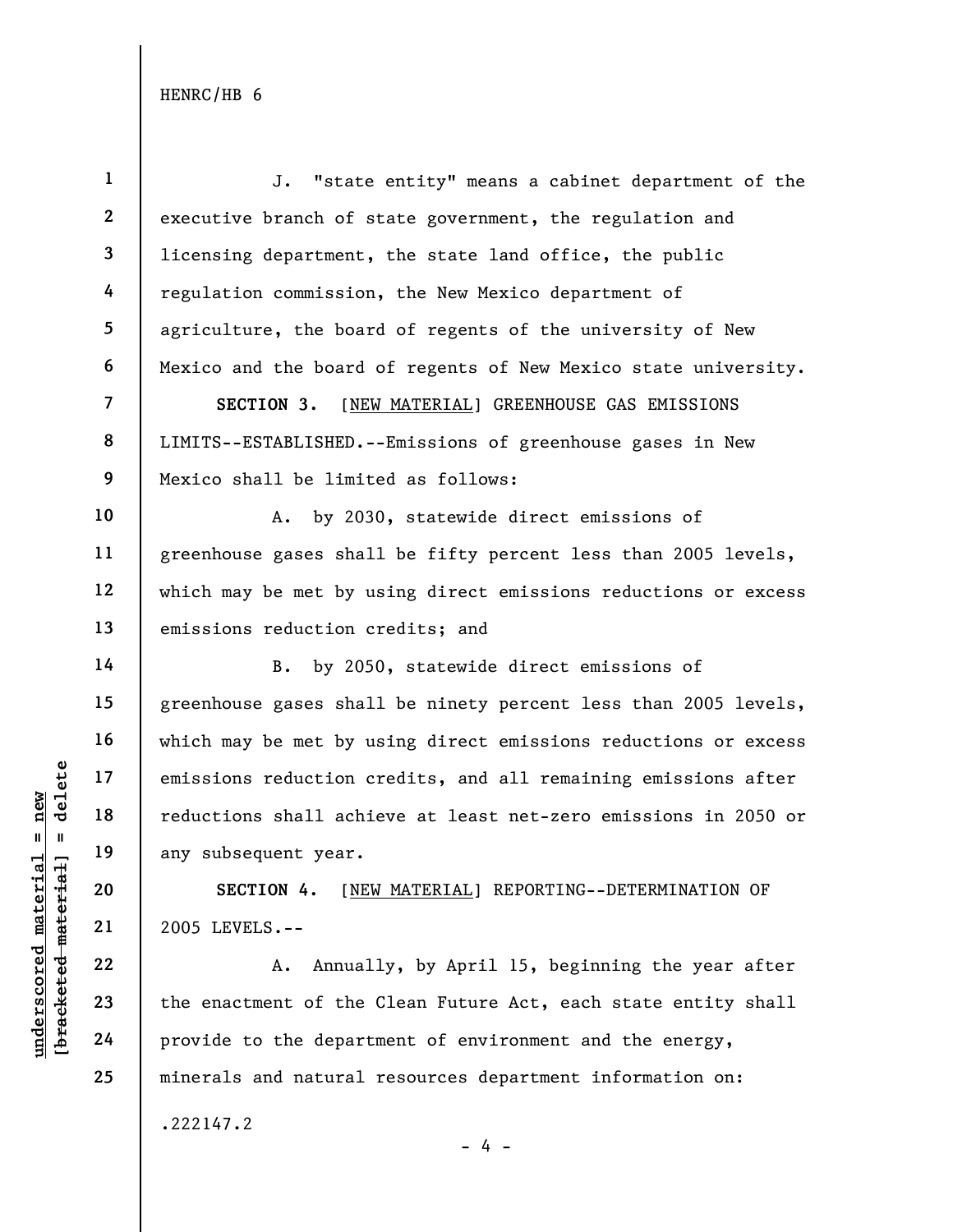(1) the qualitative and quantitative impacts of climate change on the state entity's programs and operations and, to the extent known, on disproportionately impacted communities;

(2) the ways in which the state entity is able to integrate climate change adaptation and mitigation practices into its programs or operations;

8 9 10 11 12 13 (3) the current and projected future direct emissions of greenhouse gases, to the extent known, from sources or sectors within the state entity's regulatory jurisdiction and the progress being made toward meeting the greenhouse gas emissions limits established in Section 3 of the Clean Future Act; and

(4) any additional resources, statutory or regulatory authority or programs that could facilitate efforts by the state entity to reduce direct emissions of greenhouse gases from sources or sectors within the state entity's regulatory jurisdiction to meet the greenhouse gas emissions limits established in Section 3 of the Clean Future Act.

underscored material = new [bracketed material] = delete B. Annually, by July 1, beginning the year after the enactment of the Clean Future Act, the department of environment and the energy, minerals and natural resources department shall jointly publish a report on the state's progress toward meeting the greenhouse gas emissions limits established in Section 3 of the Clean Future Act. The first

.222147.2

 $- 5 -$ 

1

2

3

4

5

6

7

14

15

16

17

18

19

20

21

22

23

24

25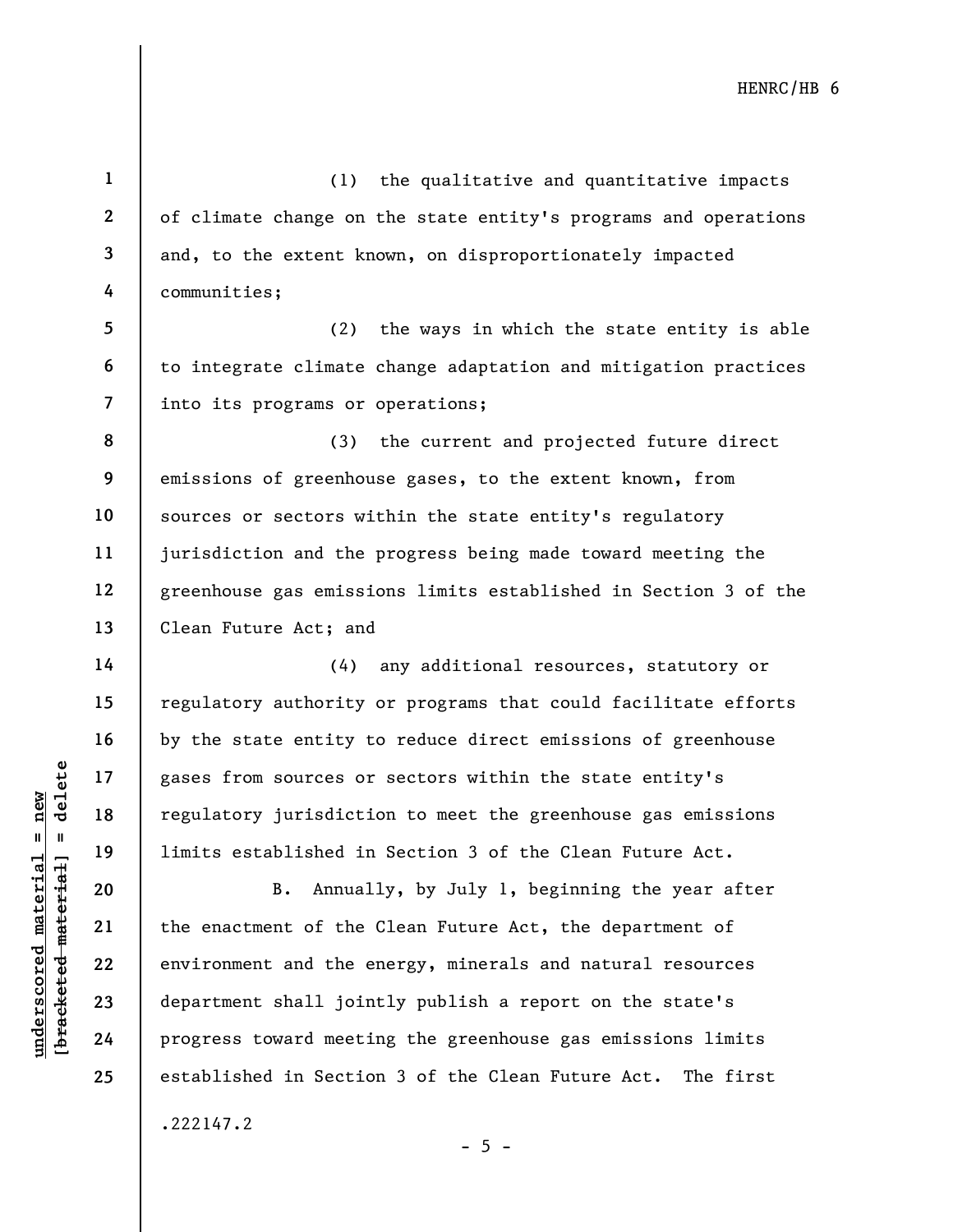1

2

3

4

5

10

11

13

14

16

17

18

19

20

21

22

23

24

25

report published shall determine the 2005 levels of statewide direct emissions of greenhouse gases for purposes of determining compliance with the limits established in Section 3 of the Clean Future Act. Additionally, each annual report shall:

6 7 8 9 (1) prioritize coordination with and consideration of environmental and economic progress for, and the avoidance of impacts to, disproportionately impacted communities;

12 15 (2) contain an inventory of all statewide greenhouse gas emissions based on best available data and information and the progress being made toward achieving the greenhouse gas emissions limits. The inventory shall include, at a minimum, total direct emissions statewide and sector- and source-specific emissions and source-specific greenhouse gas emission information required to be reported pursuant to rules adopted by the environmental improvement board;

understand material material and the environment of the environment of the strategies that are experiment and the strategies that are experiment and the Clean of the Clean of the Clean of the Clean of the Clean of the Clea (3) identify specific policies and regulatory strategies that are either in place or necessary to be in place to achieve the greenhouse gas emissions limits established in Section 3 of the Clean Future Act;

(4) identify additional programs that could facilitate achievement of the greenhouse gas emissions limits, including programs to reduce greenhouse gas emissions from light-, medium- and heavy-duty vehicles sold in the state and .222147.2

 $- 6 -$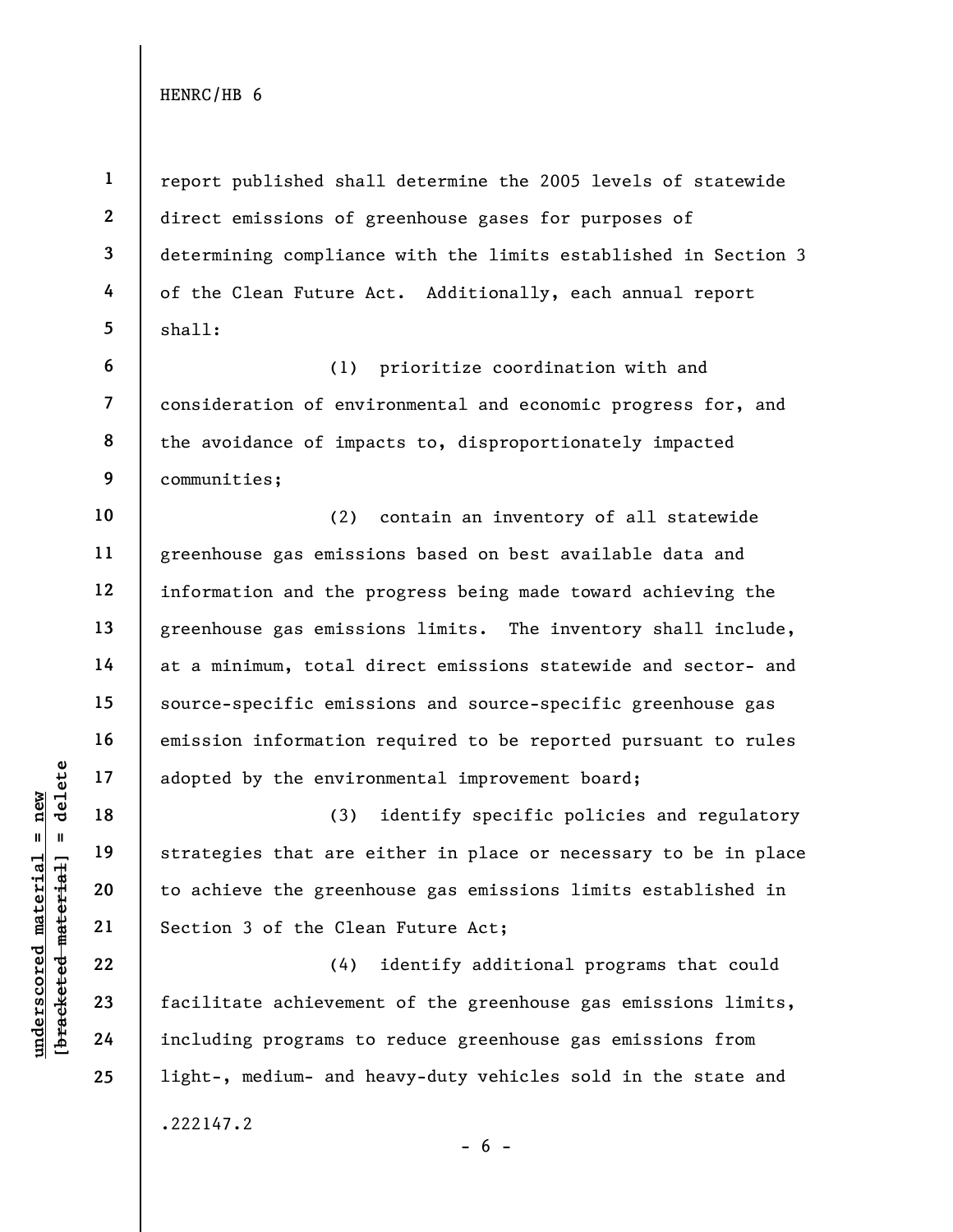1

2

3

4

5

6

7

the adoption of updated building and energy codes, and the budgetary resources needed to implement the programs; and

(5) identify opportunities to increase energy efficiency investments and targets for electric utilities, including opportunities for low-income households.

8 9 SECTION 5. [NEW MATERIAL] POWERS AND DUTIES--DEPARTMENT OF ENVIRONMENT--ENERGY, MINERALS AND NATURAL RESOURCES DEPARTMENT.--The department of environment and the energy, minerals and natural resources department may seek necessary resources from the legislature or other appropriate sources, coordinate the efforts needed in the state and among the state agencies and take any action authorized by law that is deemed necessary or appropriate by the secretary of the respective department for the state to meet the greenhouse gas emissions limits established in Section 3 of the Clean Future Act.

SECTION 6. A new section of the Air Quality Control Act, Section 74-2-5.4 NMSA 1978, is enacted to read:

"74-2-5.4. [NEW MATERIAL] DUTIES AND POWERS-- ENVIRONMENTAL IMPROVEMENT BOARD--LOCAL BOARD--GREENHOUSE GAS EMISSIONS.--

21

24

25

A. For the purposes of this section:

UNERET 17<br>
UNERET 18<br>
UNITED 18<br>
UNITED MATERIAL IMPROVE<br>
ENVIRONMENTAL IMPROVE<br>
ENVIRONMENTAL IMPROVE<br>
ENTISSIONS.--<br>
A. For th<br>
22<br>
23<br>
24<br>
Warming potential bas (1) "carbon dioxide equivalent" means the metric tons of a greenhouse gas that have the same global warming potential based on their relative radiative forcing effect over a specified period of time as one metric ton of .222147.2

- 7 -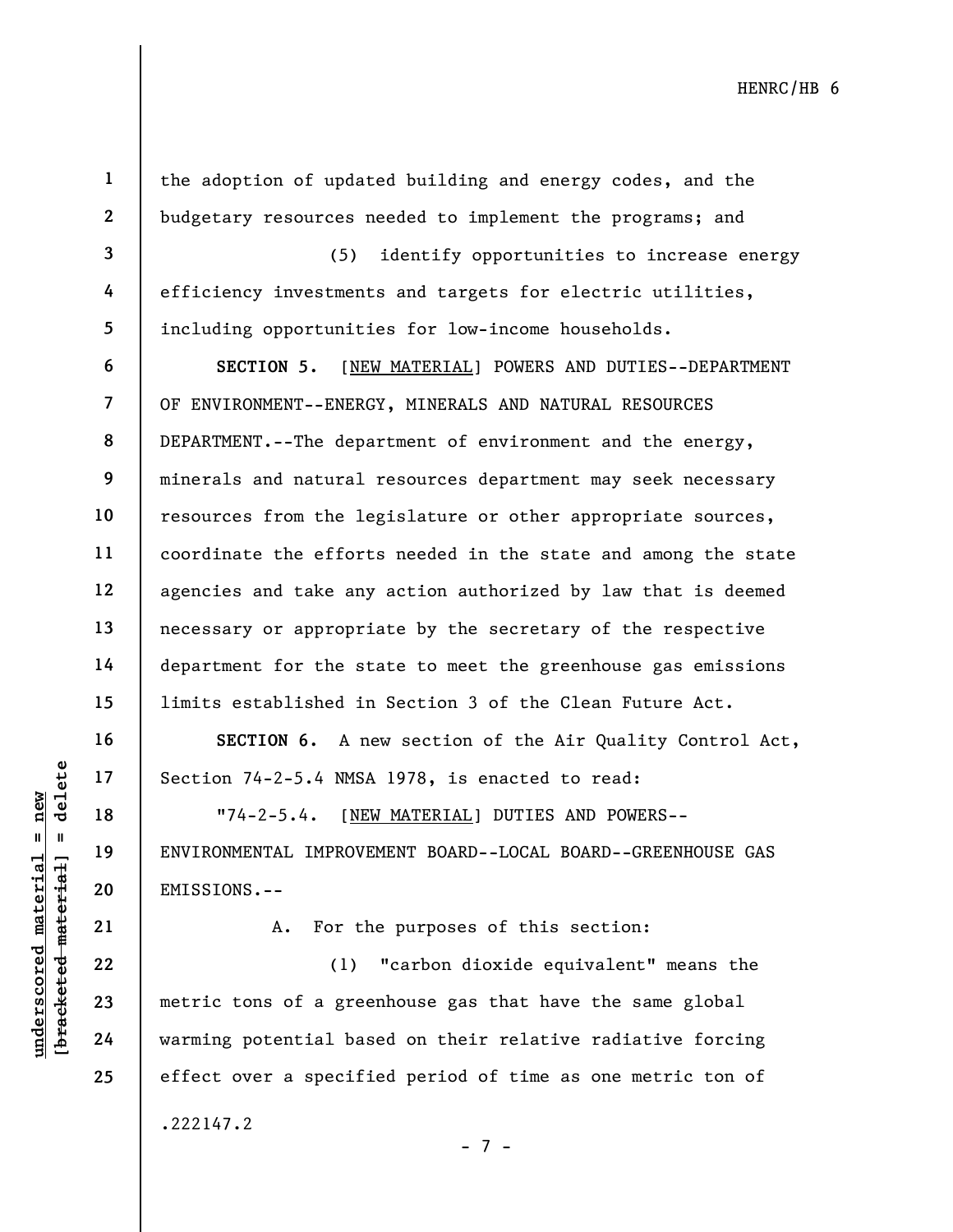understand material process of<br>
understand material sequestration or other<br>
with 19<br>
understand to mandatory greenhouse<br>
that are in excess of<br>
understand that are in excess of<br>
understand that are in excess of<br>
understand 1 2 3 4 5 6 7 8 9 10 11 12 13 14 15 16 17 18 19 20 21 22 23 24 25 carbon dioxide in the atmosphere; (2) "direct emissions" means greenhouse gas emissions from a source; (3) "direct emissions reduction" means a quantifiable, permanent and verifiable greenhouse gas reduction, including capture or sequestration by technological or geological means from a source as approved by the department; (4) "disproportionately impacted communities" means disadvantaged communities or communities or populations of people for which multiple burdens, including environmental and socioeconomic stressors, inequity, poverty, high unemployment, pollution or discrimination, may act to persistently and negatively affect the health, well-being and environment of the communities or populations; (5) "excess emissions reduction credit" means quantifiable, verifiable and permanent reductions in greenhouse gas emissions, including by direct air capture, carbon sequestration or other technological means, at a source subject to mandatory greenhouse gas reduction requirements or limits that are in excess of the mandatory requirements or limits as approved by the department; (6) "greenhouse gas" means gaseous compounds that absorb infrared radiation emitted from the earth's surface and trap heat in the earth's atmosphere, including carbon

.222147.2

- 8 -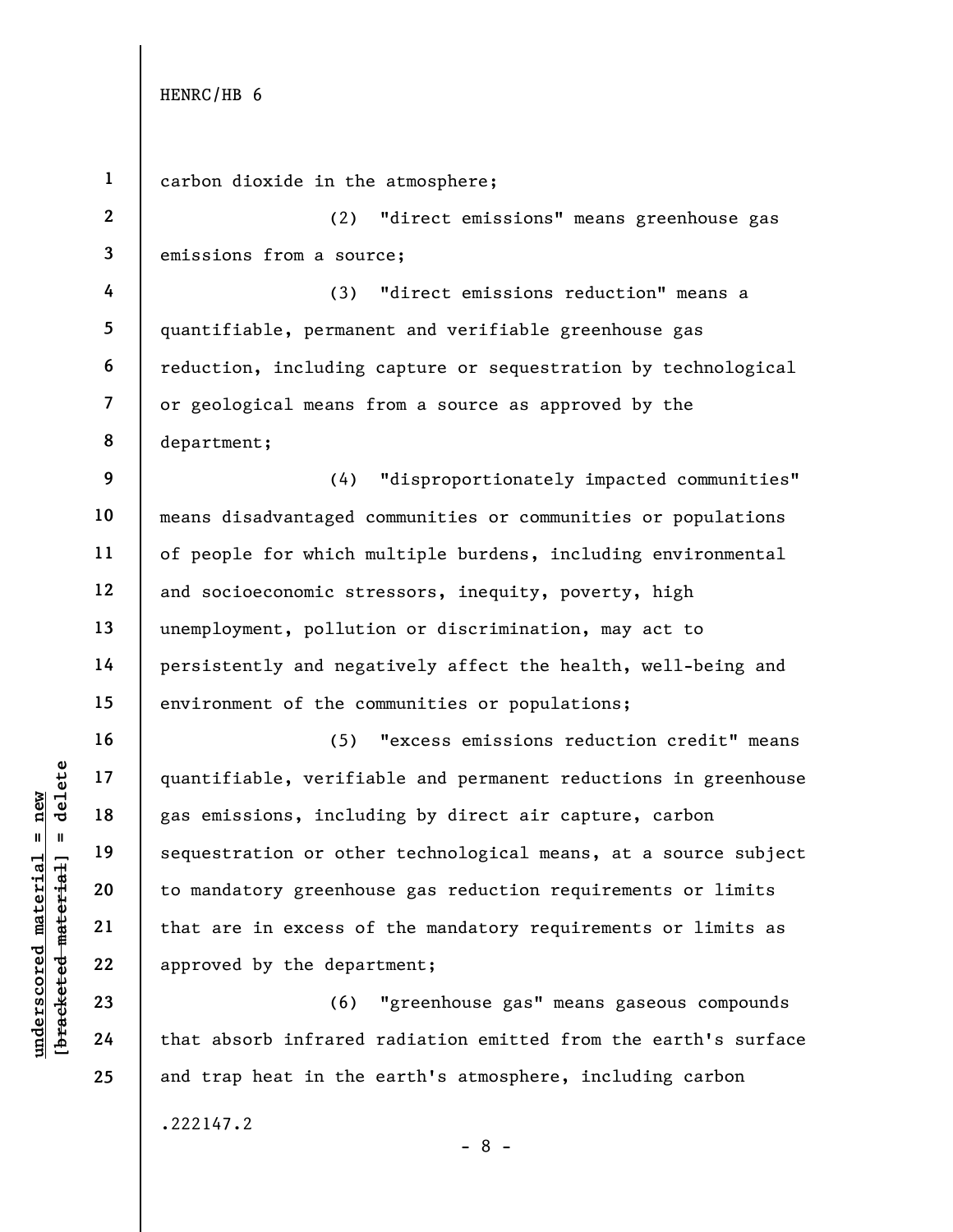understand material shall petition the end<br>  $\begin{array}{c|c|c|c} \hline \text{u} & \text{u} & \text{u} & \text{u} \\ \hline \text{u} & \text{u} & \text{u} & \text{u} \\ \hline \text{u} & \text{u} & \text{u} & \text{u} \\ \hline \text{u} & \text{u} & \text{u} & \text{u} \\ \hline \text{u} & \text{u} & \text{u} & \text{u} \\ \hline \text{u} & \text{u} & \text{u} & \text{u} \\ \h$ 1 2 3 4 5 6 7 8 9 10 11 12 13 14 15 16 17 18 19 20 21 22 23 24 25 dioxide, methane, nitrous oxide, hydrofluorocarbons, perfluorocarbons, nitrogen trifluoride and sulfur hexafluoride, but not including water vapor; (7) "net-zero emissions" means direct emissions of greenhouse gases are eliminated, subject to excess emissions reduction credits, or fully offset; and (8) "offset" means an additional, quantifiable, permanent, verifiable and enforceable greenhouse gases reduction, removal or sequestration by biological, chemical or geological means, including by direct air capture by technological or biological means, from a source that is not otherwise subject to mandatory greenhouse gas emissions reduction requirements, and which reduction, removal or sequestration is measured in terms of metric tons of carbon dioxide equivalent. B. No later than June 30, 2025, the department shall petition the environmental improvement board to promulgate rules to reduce greenhouse gas emissions from sources subject to the Air Quality Control Act. In preparing the petition, the department shall hold meetings in at least three distinct regions of the state where disproportionately impacted communities are located and shall consider the input provided by those communities at the meetings in developing the petition.

C. Notwithstanding the provisions of Section 74-2-5 .222147.2 - 9 -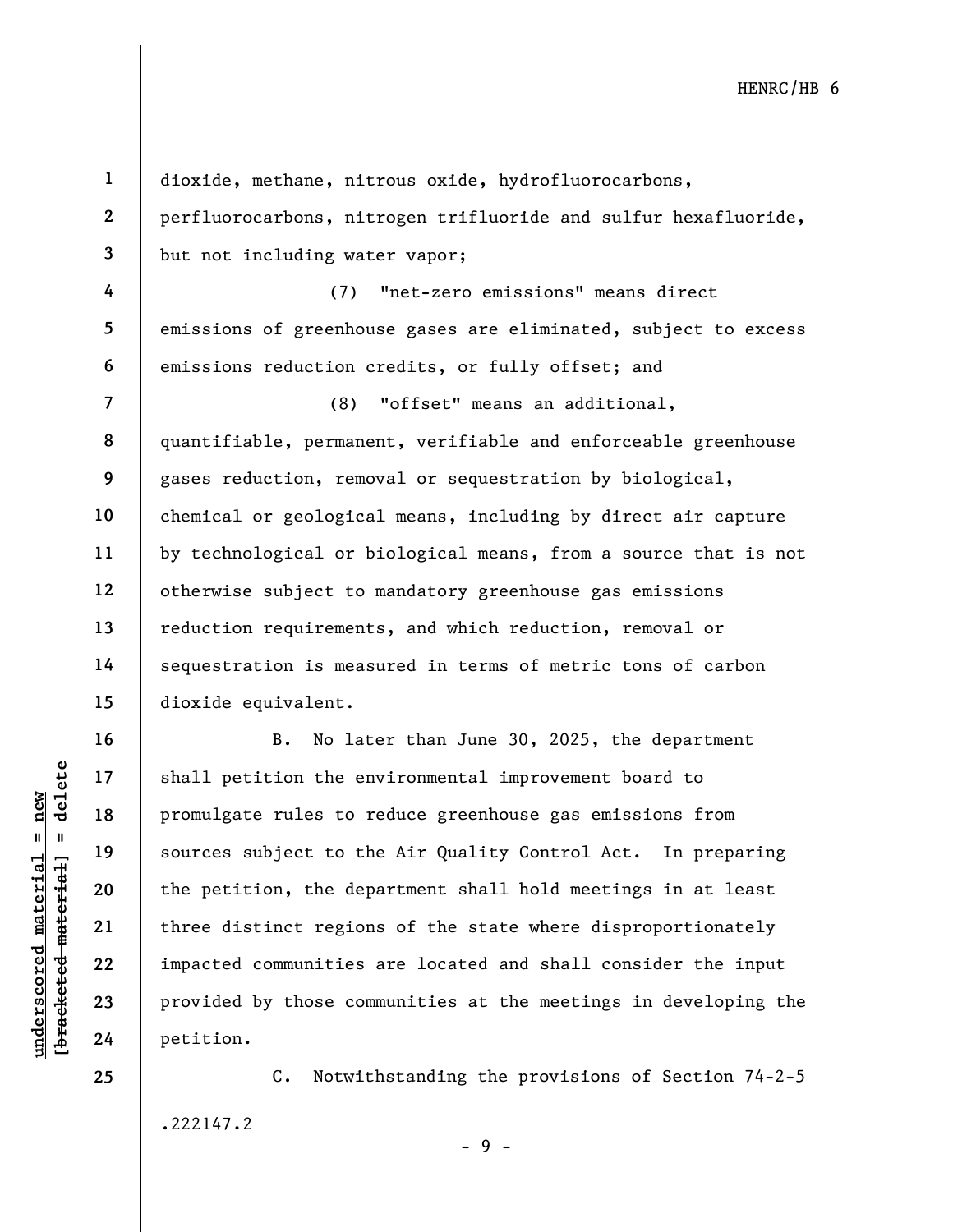1 2 3 4 5 6 7 8 9 10 11 12 NMSA 1978, the environmental improvement board shall have exclusive authority under the Air Quality Control Act to adopt rules to reduce greenhouse gas emissions for purposes of meeting statewide climate goals and emissions limits. The rules shall apply to sources statewide, including sources within the boundaries of a local authority. A local board may adopt greenhouse gas emissions reduction rules in addition to the environmental improvement board rules; provided that rules adopted by the local board shall be at least as stringent as the rules adopted by the environmental improvement board and shall not conflict with rules adopted by the environmental improvement board.

D. The environmental improvement board shall:

(1) adopt rules that establish the proportionate share of greenhouse gas emission reductions from sources within the board's jurisdiction necessary to achieve:

underscored material = new [bracketed material] = delete (a) by 2030, statewide direct emissions of greenhouse gases that are less than fifty percent of 2005 levels, as determined by the department, which may be met by using direct emissions reductions or excess emissions reduction credits, as determined by the department; and

(b) by 2050, statewide direct emissions of greenhouse gases that are less than ninety percent of 2005 levels, which may be met by using direct emissions reductions or excess emissions reduction credits, and all remaining

 $- 10 -$ 

.222147.2

13

14

15

16

17

18

19

20

21

22

23

24

25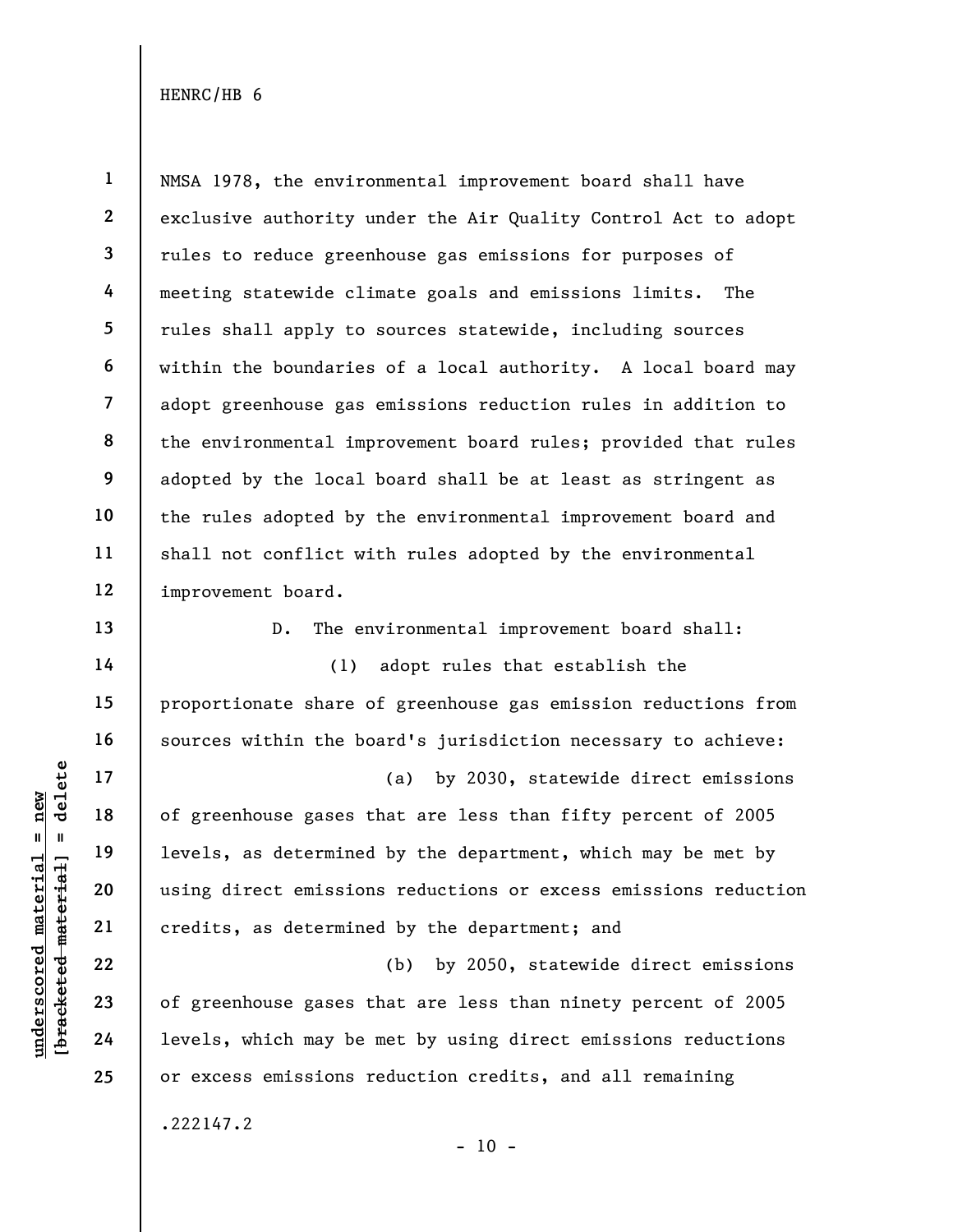|                                                        | $\mathbf{1}$   | emissions after reductions shall be net-zero emissions in 2050 |
|--------------------------------------------------------|----------------|----------------------------------------------------------------|
|                                                        | $\mathbf{2}$   | or any subsequent year, as determined by the department;       |
|                                                        | 3              | consider requirements and reductions<br>(2)                    |
|                                                        | 4              | achieved or required pursuant to other applicable laws, rules  |
|                                                        | 5              | or federal regulations in establishing the proportionate share |
|                                                        | 6              | of emissions reductions from sources within the board's        |
|                                                        | $\overline{7}$ | jurisdiction to achieve the limits of Paragraph (1) of this    |
|                                                        | 8              | subsection; and                                                |
|                                                        | 9              | adopt rules to achieve the limits<br>(3)                       |
|                                                        | 10             | established pursuant to Paragraph (1) of this subsection,      |
|                                                        | 11             | including:                                                     |
|                                                        | 12             | greenhouse gas emissions reporting<br>(a)                      |
|                                                        | 13             | and disclosure requirements;                                   |
|                                                        | 14             | greenhouse gas emissions permitting,<br>(b)                    |
|                                                        | 15             | limits and reduction requirements. In setting the limits and   |
|                                                        | 16             | reduction requirements, the board shall consider:<br>1)        |
| delete                                                 | 17             | prioritization of reductions in and avoidance of increased     |
| new                                                    | 18             | impacts on disproportionately impacted communities; and 2) the |
| $\mathbf{I}$<br>$\mathbf{u}$                           | 19             | impacts of any voluntary actions taken by sources after the    |
| underscored materia<br>[ <del>bracketed materia]</del> | 20             | effective date of the Clean Future Act but before the          |
|                                                        | 21             | initiation of the rulemaking process;                          |
|                                                        | 22             | protocols for the review and<br>(c)                            |
|                                                        | 23             | approval by the department of offsets and excess emissions     |
|                                                        | 24             | reduction credits. The protocols for verifying the reduction,  |
|                                                        | 25             | avoidance or sequestration by an offset or an excess emissions |
|                                                        |                | .222147.2                                                      |

- 11 -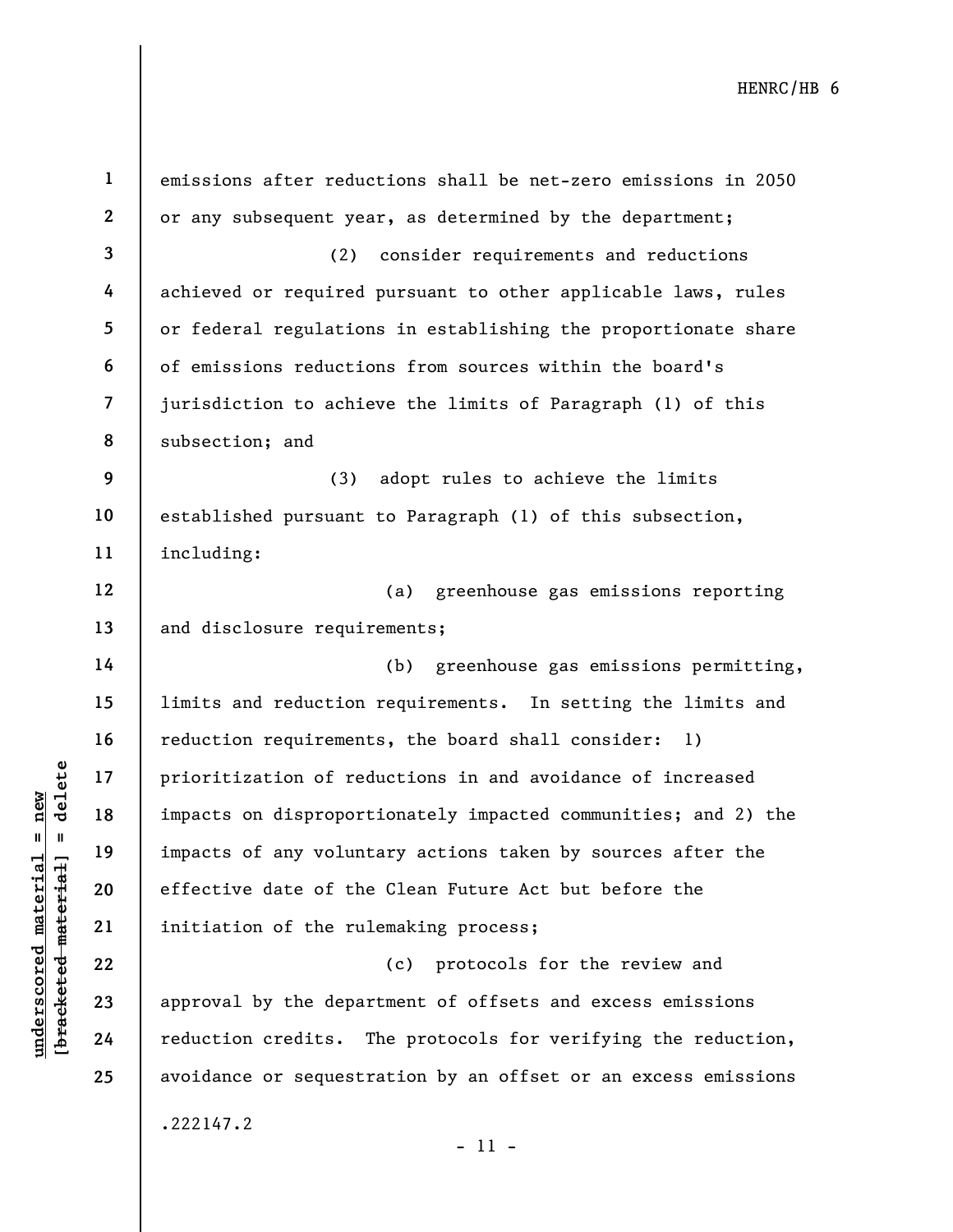under 17<br>
= 18<br>
= 18<br>
= 19<br>
= 19<br>
= 19<br>
= 20<br>
= 21<br>
= 22<br>
= 23<br>
= 24<br>
= 24<br>
= 29<br>
= 24<br>
= 29<br>
= 29<br>
= 29<br>
= 29<br>
= 29<br>
= 29<br>
= 29<br>
= 29<br>
= 29<br>
= 29<br>
= 29<br>
= 29<br>
= 29<br>
= 29<br>
= 29<br>
= 29<br>
= 00<br>
= 29<br>
= 00<br>
= 00<br>
= 00<br>
= 00<br>
= 1 2 3 4 5 6 7 8 9 10 11 12 13 14 15 16 17 18 19 20 21 22 23 24 25 reduction credit shall consider: 1) the requirements of any relevant regional offset or excess emissions reduction credit marketplace; 2) the geographic location of any offsets or excess emissions reduction credits; 3) the greenhouse gas being reduced, avoided or sequestered and the nature of the reduction, avoidance or sequestration activity and the impact of the offset; or 4) the impact of offsets or excess emissions reduction credits on disproportionately impacted communities or environmental justice communities; (d) protocols for the transfer, sale and trading of offsets or excess emissions reduction credits, including potential market mechanisms for the development, sale and trading of offsets or credits and potential participation in any applicable regional markets for the same; (e) requirements for sources or sectors not meeting greenhouse gas emission reduction requirements to obtain offsets or excess emissions reduction credits; (f) reasonable fees to be paid by sources. The fees may be based on total direct emissions from a source, the number of offsets or excess emissions reduction credits a source uses to meet the applicable greenhouse gas emission reduction requirements or the sale or transfer of offsets or excess emissions reduction credits by a source, or a combination thereof, and shall cover the reasonable costs of the department to administer the greenhouse gas emissions rules .222147.2

 $- 12 -$